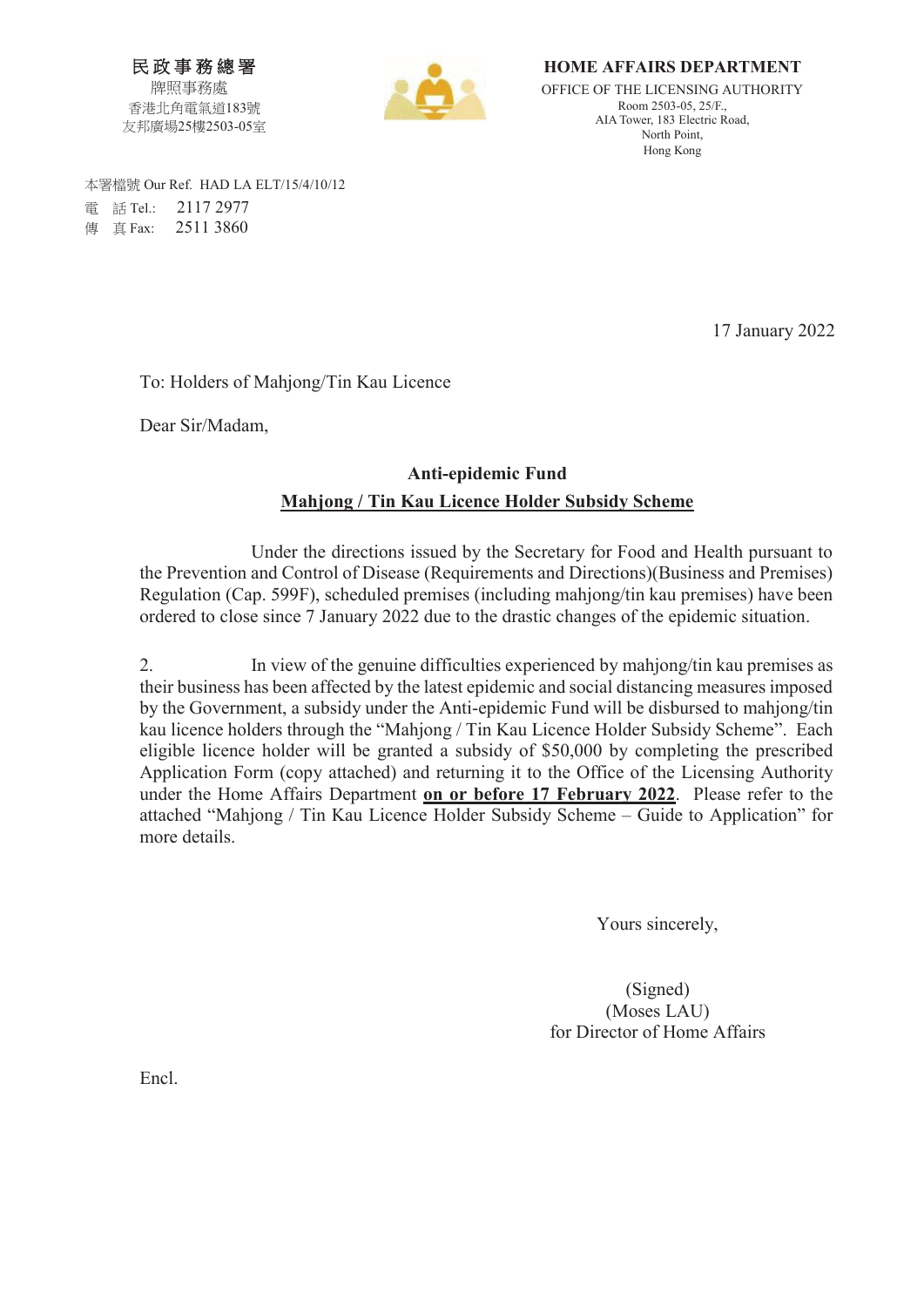# **Mahjong / Tin Kau Licence Holder Subsidy Scheme**

## **Guide to Application (Application period: 17 January 2022 to 17 February 2022)**

#### **Introduction**

Under the directions issued by the Secretary for Food and Health pursuant to the Prevention and Control of Disease (Requirements and Directions)(Business and Premises) Regulation (Cap. 599F), scheduled premises (including mahjong/tin kau premises) have been ordered to close since 7 January 2022 due to the drastic changes of the epidemic situation.

2. In view of the genuine difficulties experienced by mahjong/tin kau premises as their business has been affected by the latest epidemic and social distancing measures imposed by the Government, a subsidy under the Antiepidemic Fund will be disbursed to mahjong/tink kau licence holders through the "Mahjong / Tin Kau Licence Holder Subsidy Scheme". Each eligible licence holder will be granted a subsidy of \$50,000 by completing the prescribed Application Form (copy attached) and returning it to the Office of the Licensing Authority under the Home Affairs Department **on or before 17 February 2022**.

## **Eligibility**

3. The operator must fulfill the following criteria in order to become eligible under this subsidy scheme:

- (a) be a holder of a mahjong / tin kau licence that is valid for any period within the period from 7 January 2022 to 20 January 2022 ("the specified period"), and is holding the same licence (or such renewed licence) at the time of submitting application under this subsidy scheme; and
- (b) the application for such licence was submitted on or before 5 January 2022.

4. If non-compliance with the closure order under the Prevention and Control of Disease (Requirements and Directions) (Business and Premises) Regulation (Cap. 599F) or with licence conditions is identified, the Government reserves the right of taking appropriate action on the application for a subsidy.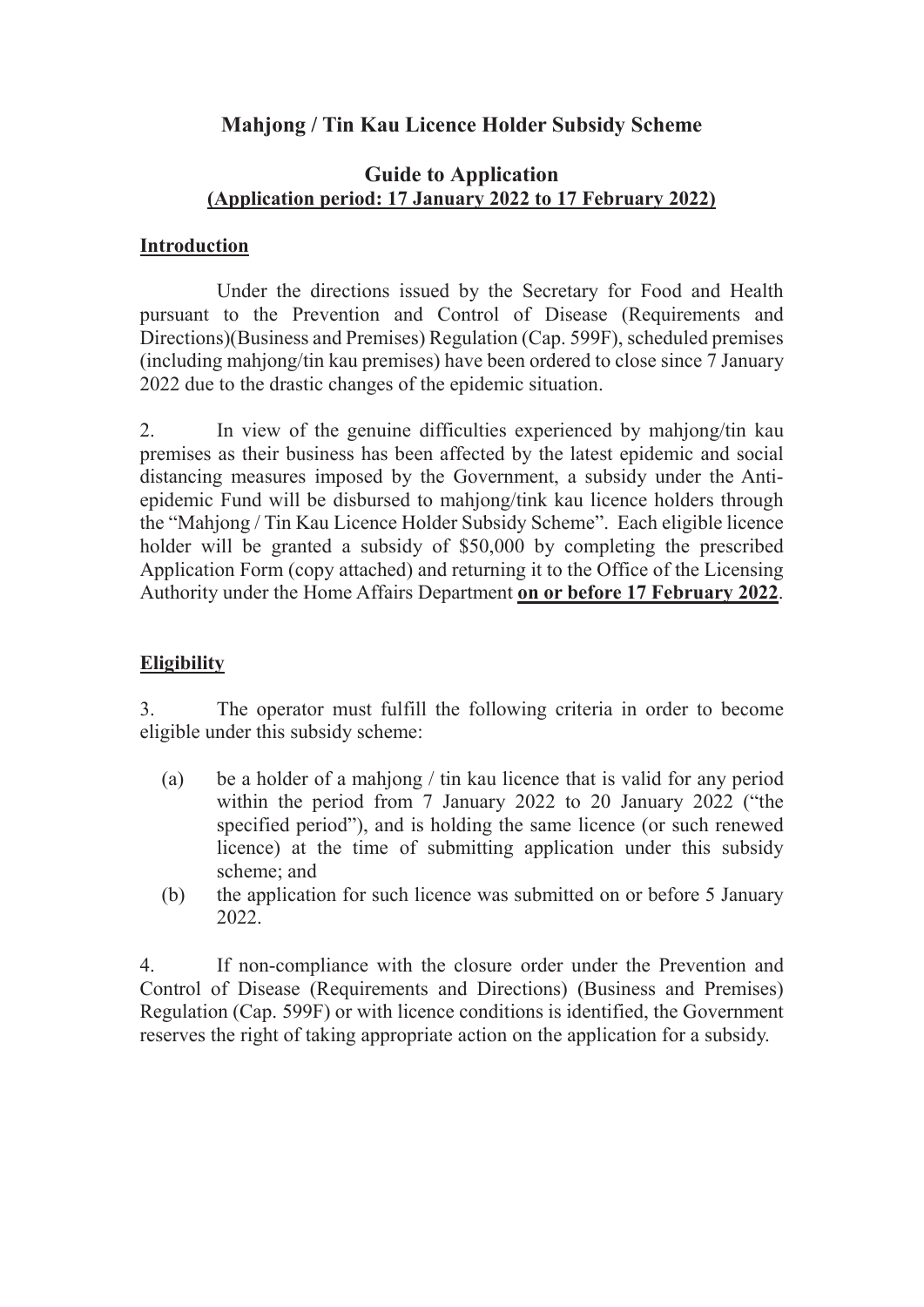## **Application period and procedures**

## Application period

5. Completed application forms must be submitted to the Office of the Licensing Authority (OLA) under the Home Affairs Department between 17 January 2022 and 17 February 2022 (both dates inclusive). **Late submission of application forms will not be accepted**. For applications submitted by post, the postmark date will be taken as the date of submission.

### Application procedure

6. Licence holder may download the application form on the website of OLA (https://www.hadla.gov.hk/el/) or obtain it from its office. Completed application forms should be submitted to the OLA by post or in person.

### **Disbursement of subsidy**

7. Should the application be approved, the OLA will inform the applicant in writing and arrange to disburse the subsidy by crossed cheque by post to the premises address as specified in the application form.

#### **Enquiry**

8. For enquiries, please contact the OLA:

| Email:     | $el(\omega)$ had.gov.hk                                                         |
|------------|---------------------------------------------------------------------------------|
| Telephone: | 2117 2977 / 2117 2783                                                           |
| Fax:       | 2511 3860                                                                       |
| Address:   | Units 2503-2505, 25/F, AIA Tower,<br>183 Electric Road, North Point, Hong Kong. |

\*\*\*\*\*\*\*\*\*\*\*\*\*\*\*\*\*\*\*\*\*\*\*\*\*\*\*\*\*\*\*\*\*\*\*\*\*\*\*\*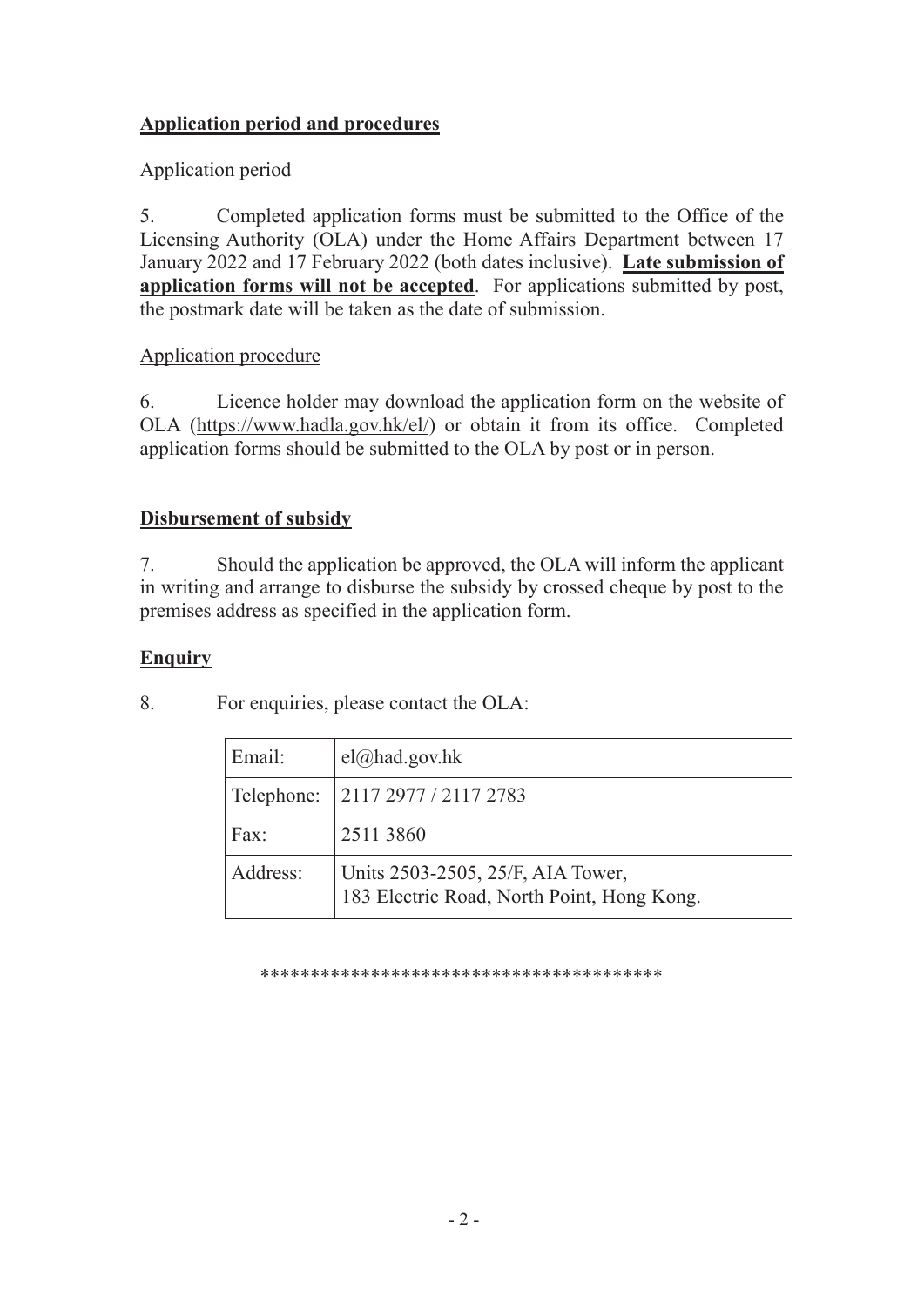#### 防疫抗疫基金 麻將/天九牌照持有人資助計劃 **Mahjong / Tin Kau Licence Holder Subsidy Scheme under the Anti-epidemic Fund**

中請表格 Application Form

1. 䇴䄏㊩㚱Ṣ Licence Holder

姓名 Name:  $(\pm \chi)$  (contract the contract of the contract of the contract of the contract of the contract of the contract of the contract of the contract of the contract of the contract of the contract of the contract of t

營運公司名稱 Name of Operating Company:

*(*㊩䇴Ṣ⥻⎵⍲䆇忳℔⎠⎵䧙枰冯䇴䄏䚠⎴ *The name of licence holder and operating company must tally with that on the licence)*

 $\mathcal{L}_\mathcal{L} = \{ \mathcal{L}_\mathcal{L} = \{ \mathcal{L}_\mathcal{L} = \{ \mathcal{L}_\mathcal{L} = \{ \mathcal{L}_\mathcal{L} = \{ \mathcal{L}_\mathcal{L} = \{ \mathcal{L}_\mathcal{L} = \{ \mathcal{L}_\mathcal{L} = \{ \mathcal{L}_\mathcal{L} = \{ \mathcal{L}_\mathcal{L} = \{ \mathcal{L}_\mathcal{L} = \{ \mathcal{L}_\mathcal{L} = \{ \mathcal{L}_\mathcal{L} = \{ \mathcal{L}_\mathcal{L} = \{ \mathcal{L}_\mathcal{$ 

 $\mathcal{L}_\mathcal{L} = \{ \mathcal{L}_\mathcal{L} = \{ \mathcal{L}_\mathcal{L} = \{ \mathcal{L}_\mathcal{L} = \{ \mathcal{L}_\mathcal{L} = \{ \mathcal{L}_\mathcal{L} = \{ \mathcal{L}_\mathcal{L} = \{ \mathcal{L}_\mathcal{L} = \{ \mathcal{L}_\mathcal{L} = \{ \mathcal{L}_\mathcal{L} = \{ \mathcal{L}_\mathcal{L} = \{ \mathcal{L}_\mathcal{L} = \{ \mathcal{L}_\mathcal{L} = \{ \mathcal{L}_\mathcal{L} = \{ \mathcal{L}_\mathcal{$ 

2. 處所地址 Address

- 3. 麻將/天九牌照號碼 Mahjong/Tin Kau Licence No.
- 4. 收款帳戶名稱 Name of Payee as shown on Bank Account

*(*㓞㫦ⷛ㇞⎵䧙枰冯䇴䄏ᶲ㊩䇴Ṣ⥻⎵ㆾ䆇忳℔⎠⎵䧙䚠⎴ *The name of Payee as shown on bank account must tally with the name of licence holder or operating company on the licence)*

#### 5. 磬明 Declaration

- 
- (a) 本人 (即本表格簽署人) 聲明本人為本表格所示的牌照持有人。<br>I, the signatory of this Form, declare that I am the licensee as specified in this Form.
- (b) 本人現代表表格內所示的處所聲明,本人已仔細閱讀「防疫抗疫基金 –麻將/天九牌照持有人資助計劃(下稱「該計劃」)- 申請指引」<br>以及本申請表格的所有部分,並完全明白其中內容及同意遵守當中的所有條款及細則。<br>On behalf of the premises as specified in this Form, I now declare that I have carefully read all sections of the " Subsidy Scheme under Anti-epidemic Fund ("the Scheme") - Guide to Application" and this application form and fully understand the contents thereof and agree to comply with the terms and conditions of the above documents.
- (c) 本人已閱讀以下「收集個人資料的聲明」及完全明白其內容。<br>I have read the following "Personal Information Collection Statement" and fully understand its content.